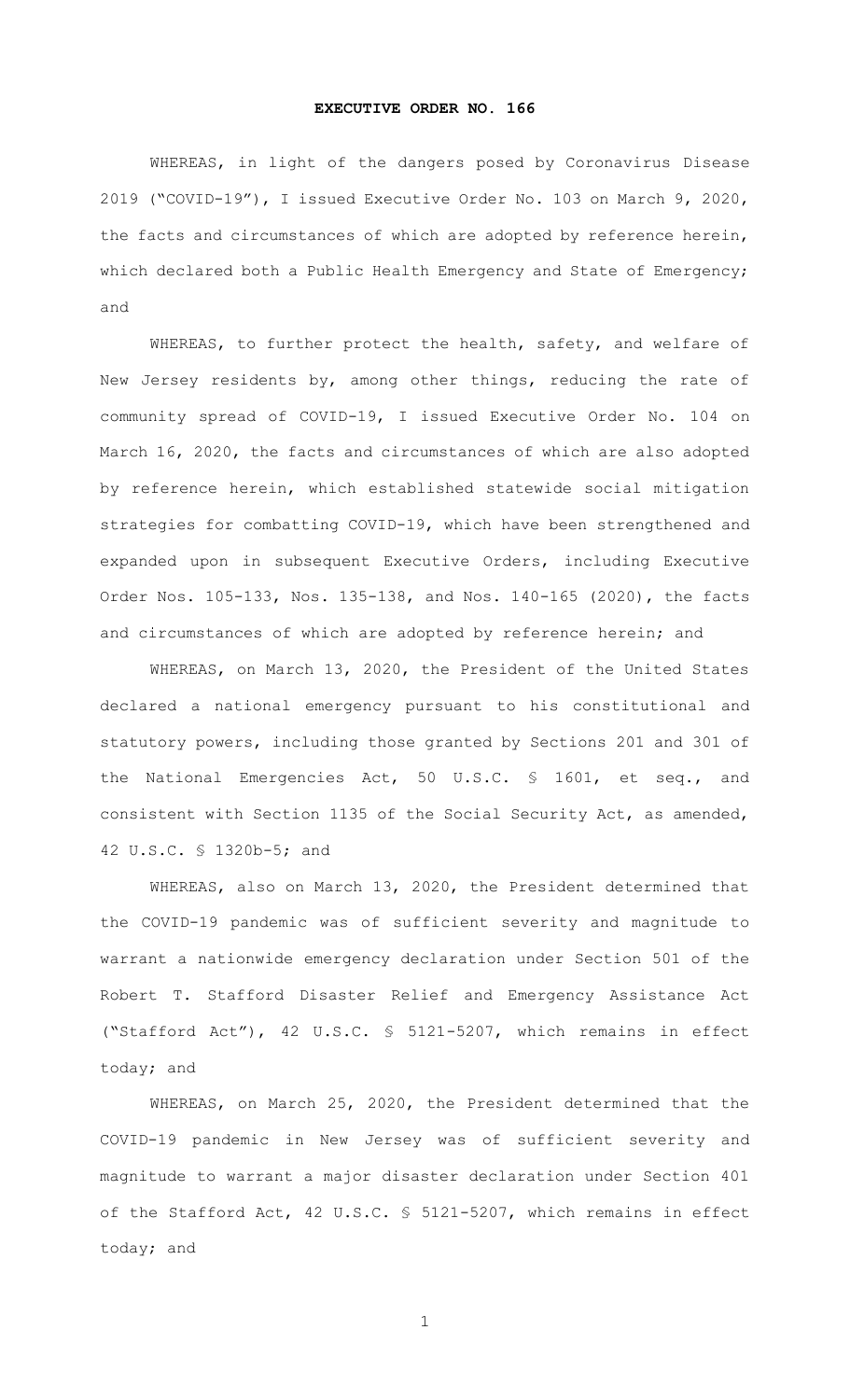WHEREAS, the Federal Government has established various sources of federal funding for state and local governments, businesses, nonprofit organizations, and members of the public to support pandemic response and economic recovery, with state and local governments serving as intermediaries for the distribution of some of those funds; and

WHEREAS, New Jersey state and local governments, as well as nongovernment sources, are likely to make additional funding available to support pandemic response and economic recovery; and

WHEREAS, efficient and effective audit and oversight functions combined with robust transparency procedures foster government accountability, while increasing public trust and confidence that every public dollar is spent toward impactful recovery and resilience projects and programs; and

WHEREAS, New Jersey residents expect that government agencies will maintain adequate controls over financial management, contracting, financial reporting, and the delivery of government programs and activities with due regard to efficiency, effectiveness, and economy; and

WHEREAS, the distribution of emergency and relief funds to local government units, businesses, non-profit organizations, and the general public is a priority of my Administration, and the waste, fraud, or abuse of those funds would frustrate that purpose; and

WHEREAS, the Legislature established an independent Office of the State Comptroller ("State Comptroller") to report directly to the Governor and to promote accountability and oversight for the expenditure of public funds; and

WHEREAS, the provisions of this Order regarding the State Comptroller have been developed in consultation with and with the concurrence of the State Comptroller; and

WHEREAS, in addition to the COVID-19 pandemic, various hazards over the last decade, such as hurricanes, winter storms, floods, and other natural disasters, have caused severe physical damages and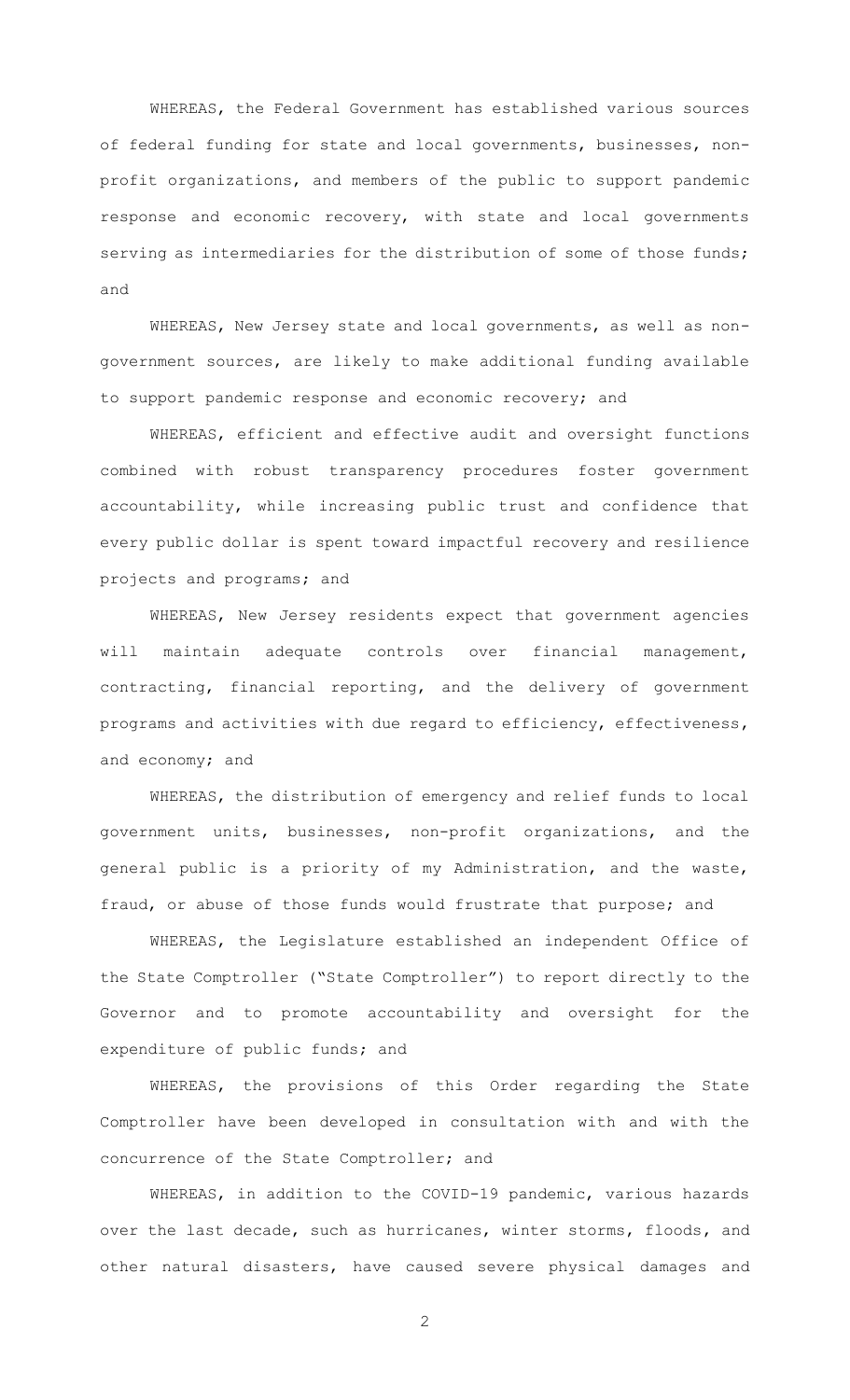economic impacts in New Jersey that have resulted in significant distributions of federal funds to residents and private entities, as well as to local, county, and State government facilities and operations; and

WHEREAS, the Governor's Office of Recovery & Rebuilding was created during the prior Administration pursuant to Executive Order No. 125 (2013) to coordinate the State's multi-billion dollar rebuilding effort following Superstorm Sandy, which caused unprecedented damages to the State's people, economy, infrastructure, and resources, and that Office continues to oversee various Stateled and federally funded recovery, rebuilding, and resilience projects; and

WHEREAS, the Constitution and statutes of the State of New Jersey, particularly the provisions of N.J.S.A. 26:13-1 et seq., N.J.S.A. App. A: 9-33 et seq., N.J.S.A. 38A:3-6.1, and N.J.S.A. 38A:2- 4 and all amendments and supplements thereto, confer upon the Governor of the State of New Jersey certain emergency powers, which I have invoked;

NOW, THEREFORE, I, PHILIP D. MURPHY, Governor of the State of New Jersey, by virtue of the authority vested in me by the Constitution and by the Statutes of this State, do hereby ORDER and DIRECT:

1. The Establishment of the Governor's Disaster Recovery Office. There shall be established a Governor's Disaster Recovery Office ("GDRO") within the Governor's Office, reporting to the Governor's Chief of Staff. The GDRO shall be led by an Executive Director, who shall work full-time on the State's COVID-19 recovery, as well as any past or future disaster recovery or resilience efforts, and shall have experience in disaster recovery, public transparency, risk management, fraud prevention, and federal compliance. The GDRO shall be responsible for the following activities: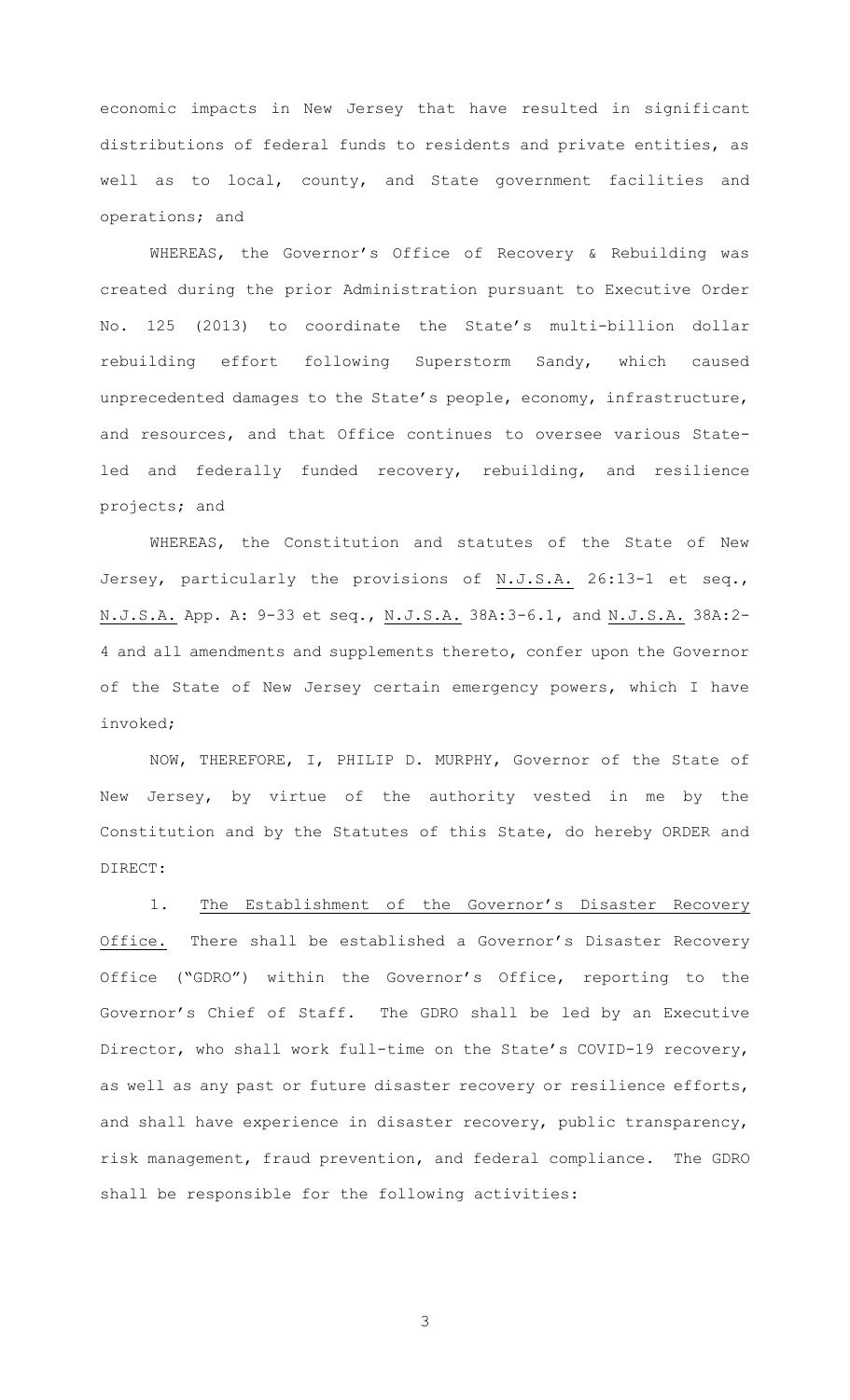- a. Coordinating the work of "COVID-19 Accountability Officers", as described in Paragraph 2(a) of this Order, to ensure cross-agency collaboration, compliance, and transparency;
- b. Developing a transparency website within ninety (90) days of the date of this Order to track the State's eligible and planned uses of any funds disbursed by the federal or State government to help New Jersey residents, businesses, non-profit organizations, government agencies, and other entities respond to or recover from the COVID-19 pandemic ("COVID-19 Recovery Programs"), including any funds awarded to the State pursuant to the Coronavirus Aid, Relief, and Economic Security Act, Pub. L. 116-136 ("COVID-19 Recovery Funds");
- c. Coordinating and consulting with all relevant stakeholders regarding the disbursement of COVID-19 Recovery Funds and the administration of COVID-19 Recovery Programs, including:
	- i. State Executive Branch agencies;
	- ii. The Office of Diversity and Inclusion, within the Department of Treasury;
	- iii. Federal government agencies, including the Federal Emergency Management Agency, the U.S. Department of Health & Human Services, the U.S. Small Business Administration, the U.S. Department of Labor, the U.S. Department of the Treasury, the U.S. Department of Housing & Urban Development, the U.S. Army Corps of Engineers, and the U.S. Department of Education;
		- iv. Local and county government units; and v. Non-governmental stakeholders, including the Governor's Restart and Recovery Commission as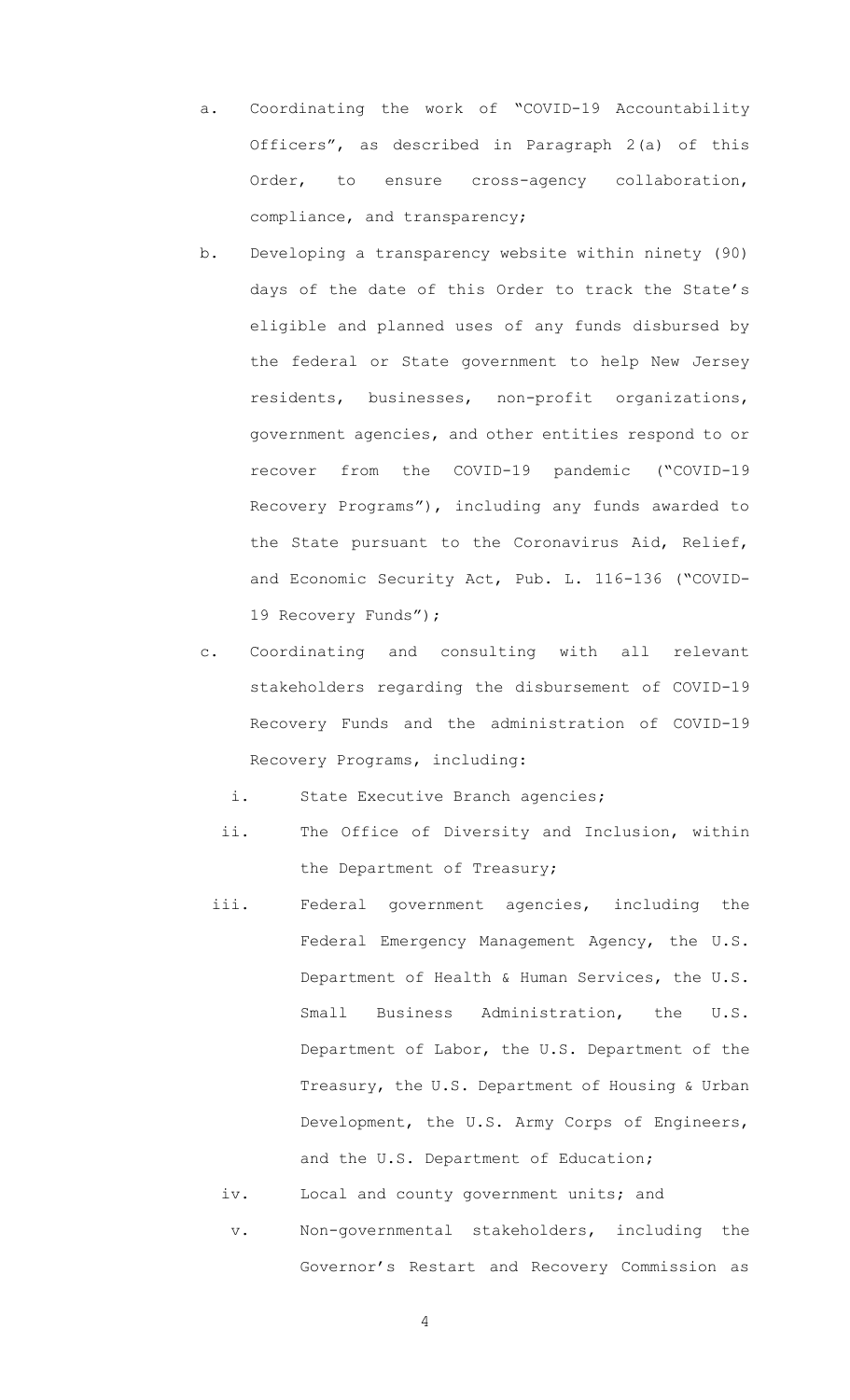described in Executive Order No. 131 (2020), residents, the business community, and nonprofit organizations engaged in COVID-19 disaster recovery activities;

- d. Publishing an annual report summarizing the State's use of federal funds in response to COVID-19; and
- e. Assuming the responsibilities of the Governor's Office of Recovery & Rebuilding, which will no longer exist.

2. COVID-19 Recovery Program Participants. Each principal department and agency of this State, as well as each independent State authority, that receives COVID-19 Recovery Funds or administers a COVID-19 Recovery Program ("COVID-19 Recovery Program Participant") is hereby directed to:

- a. Appoint or designate a senior-level official as the Recovery Program Participant's "COVID-19 Accountability Officer", who shall serve as the COVID-19 Recovery Program Participant's primary liaison to the GDRO and the Office of the State Comptroller, and who shall oversee the responsible disbursement of COVID-19 Recovery Funds by or through that COVID-19 Recovery Program Participant, and the administration of any COVID-19 Recovery Programs operated by the COVID-19 Recovery Program Participant;
- b. Ensuring that all new potential procurements involving an expenditure of \$150,000 or more involving COVID-19 Recovery Funds and/or a COVID-19 Recovery Program are submitted to the State Comptroller for review as part of the procurement process, as described in Paragraph 3(a) of this Order; and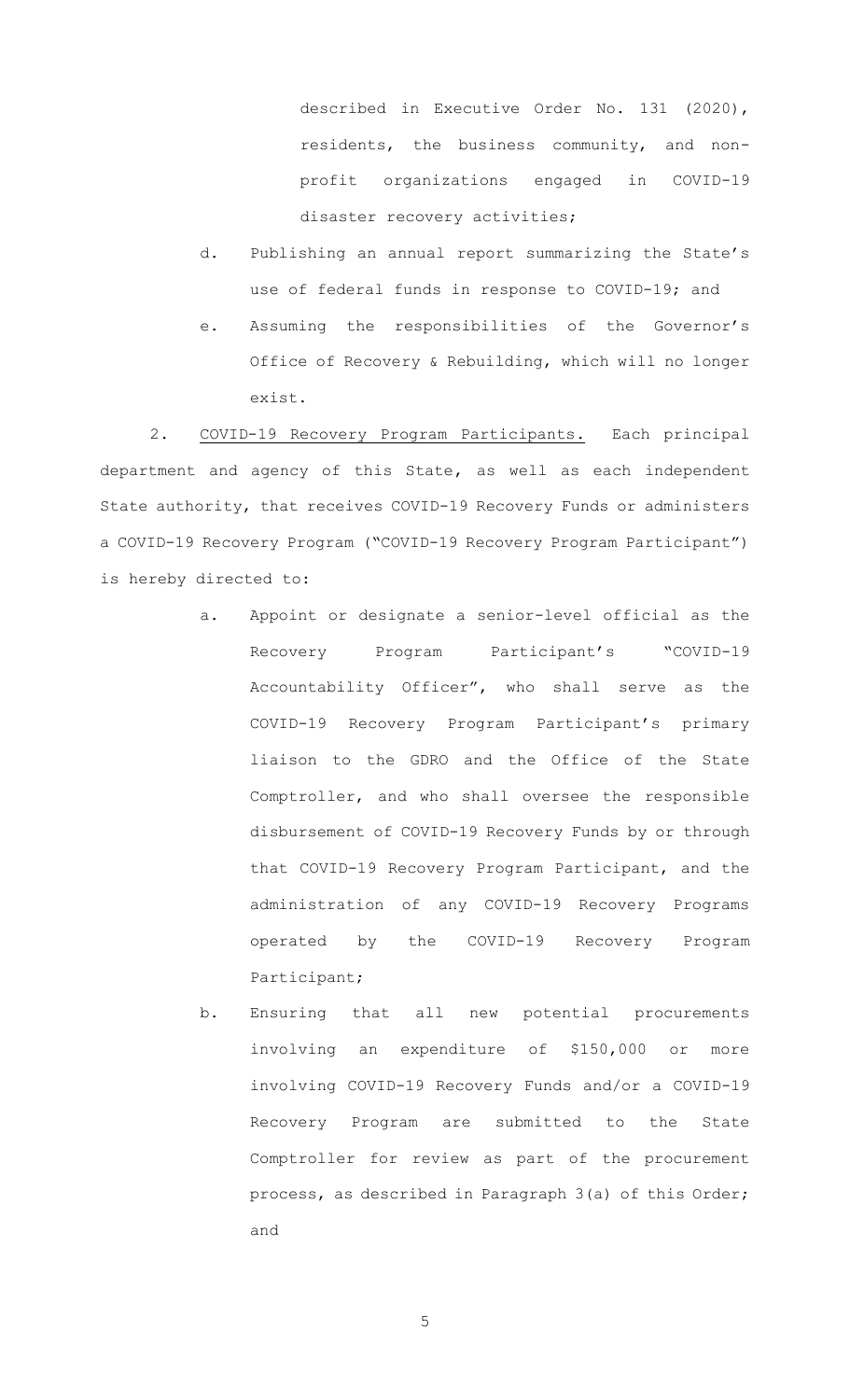c. Provide, at request of the State Comptroller, all documentation demonstrating that an expenditure of less than \$150,000 involving COVID-19 Recovery Funds and/or a COVID-19 Recovery Program complied with all relevant federal and State laws.

3. State Comptroller. The Office of the State Comptroller shall exercise its statutory responsibilities pursuant to N.J.S.A. 52:15C-1, et seq., and shall:

- a. Review potential procurements submitted by COVID-19 Recovery Program Participants pursuant to Paragraph 2(b) of this Order and determine, within 10 business days, whether the proposed procurement process complies with applicable public contracting laws, rules, and regulations. If the State Comptroller determines that the proposed procurement process does not comply with applicable laws, rules, and regulations, the State Comptroller shall inform the COVID-19 Recovery Program Participant, as well as the GDRO, of the changes needed to make the process legally compliant;
- b. Amend, as necessary, the monetary threshold for the review process described in Paragraphs 2(b) and 3(a) of this Order, either for all COVID-19 Recovery Programs and COVID-19 Recovery Program Participants or for individual programs and participants, in order to balance the need for efficient and timely procurements with the need to mitigate risks arising from such procurements;
- c. Provide training and assistance to each Recovery Program Participant regarding best practices for mitigating risks of waste, fraud, and abuse;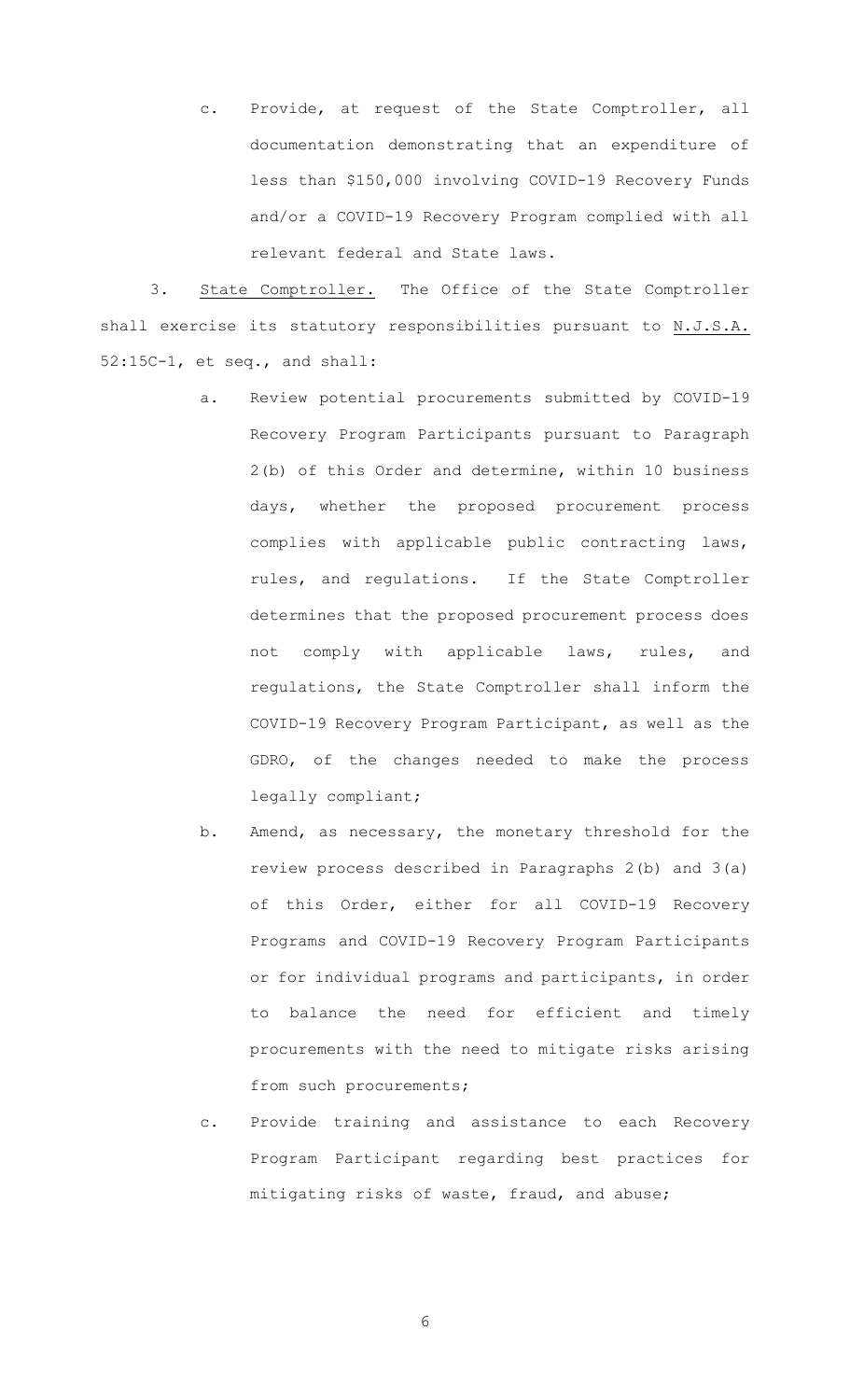- d. Serve as the chair of the COVID-19 Compliance and Oversight Taskforce, as described in Paragraph 4 of this Order;
- e. Oversee the work of any COVID-19 Integrity Oversight Monitors appointed pursuant to Paragraph 5 of this Order, and receive regular updates from such monitors regarding their work; and

f. Ensure that all approved contracts for the allocation and expenditure of resources involving a Recovery Program allocated by or through any Recovery Program Participant are publicly posted online to the dedicated GDRO transparency website described in Paragraph 1(b) of this Order.

4. COVID-19 Compliance and Oversight Taskforce. There shall be established a "COVID-19 Compliance and Oversight Taskforce" (the "Taskforce"), which shall advise the Recovery Program Participants on complying with federal and State law and mitigating risks of waste, fraud, and abuse. The Taskforce shall:

- a. Consist of the following members or their designees:
	- i. The State Comptroller, who shall serve as chair;
	- ii. The Attorney General;
	- iii. The State Treasurer;
		- iv. The GDRO Executive Director; and
		- v. Three Recovery Program Participants' COVID-19 Accountability Officers, as determined by the Taskforce Chair;
- b. Issue, within thirty (30) days of this Order, guidelines regarding the appointment and responsibilities of "COVID-19 Oversight Integrity Monitors," as described in Paragraph 5 of this Order;
- c. Issue, within forty-five (45) days of the date of this Order, a comprehensive plan describing the State's system to guard against fraud, waste, and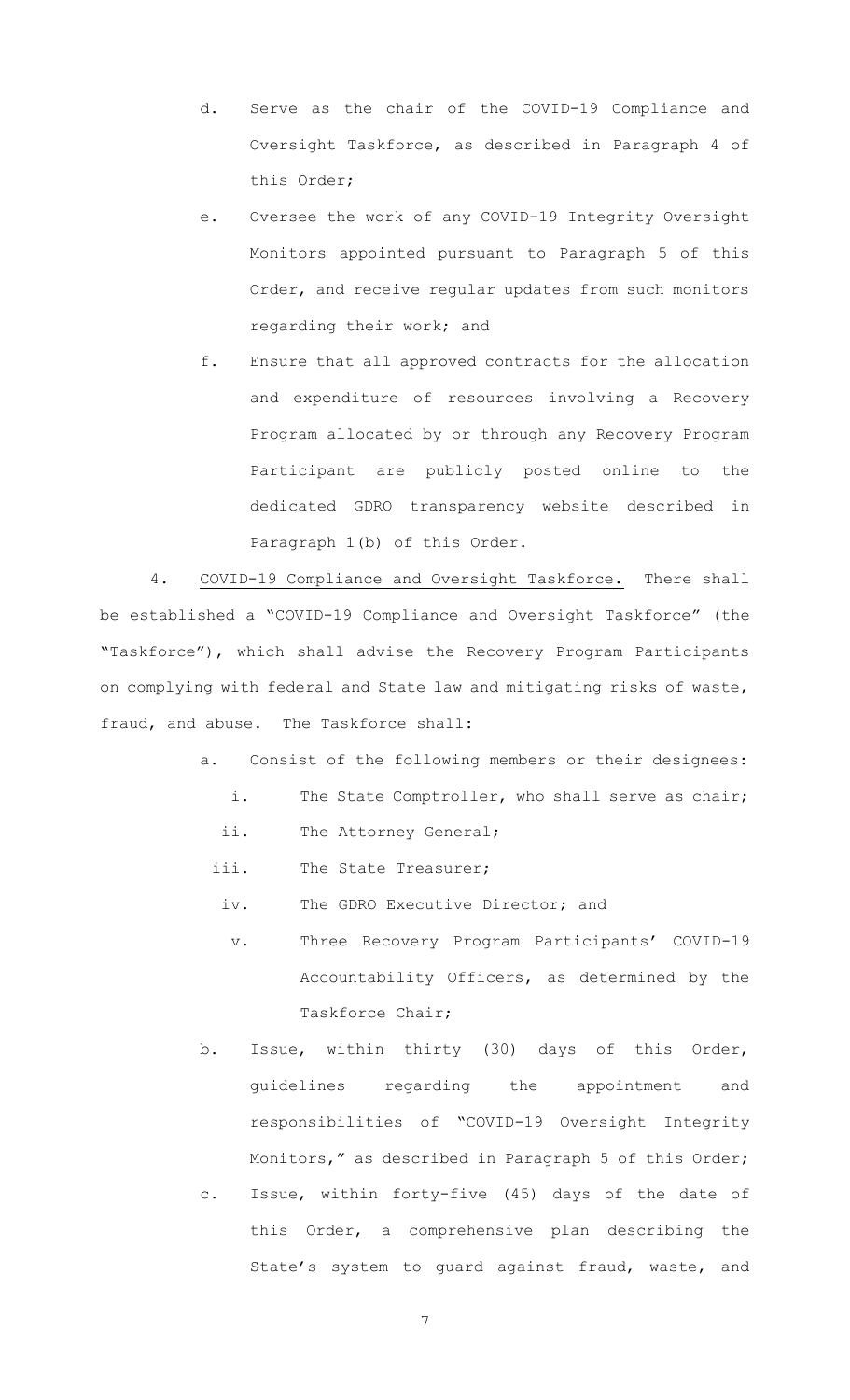abuse in the disbursement of COVID-19 Recovery Funds and the administration of COVID-19 Recovery Programs (the "Taskforce Compliance Plan"); and

d. Issue updates to the Taskforce Compliance Plan that assess any new risks not addressed in prior versions of the compliance plan and that propose appropriate mitigation measures.

5. COVID-19 Integrity Oversight Monitoring Program. In accordance with the guidance issued by the Taskforce pursuant to Paragraph 4(b) of this Order, a Recovery Program Participant may retain and appoint a COVID-19 Integrity Oversight Monitor ("Monitor") to oversee the disbursement of COVID-19 Recovery Funds and/or the administration of a COVID-19 Recovery Program. Each Monitor shall operate according to the guidelines established by the Taskforce pursuant to Paragraph 4(b) of this Order and shall:

- a. Develop measures to prevent, detect, and remediate inefficiency and malfeasance in the expenditure of COVID-19 Recovery Funds;
- b. Respond promptly to any inquiries posed by the GDRO or the State Comptroller; and
- c. Submit a quarterly report detailing the specific services rendered during that quarter and any findings of fraud, waste, or abuse to the State Treasurer, who shall share the reports with the GDRO, the Senate President, the Speaker of the General Assembly, the Attorney General, and the State Comptroller. The integrity oversight monitor quarterly reports will be posted on the GDRO transparency website described in Paragraph 1(b) of this Order.

6. The State Comptroller and the GDRO shall report to the Governor from time to time on the progress of the COVID-19 recovery and the compliance process, and, in doing so, shall indicate whether